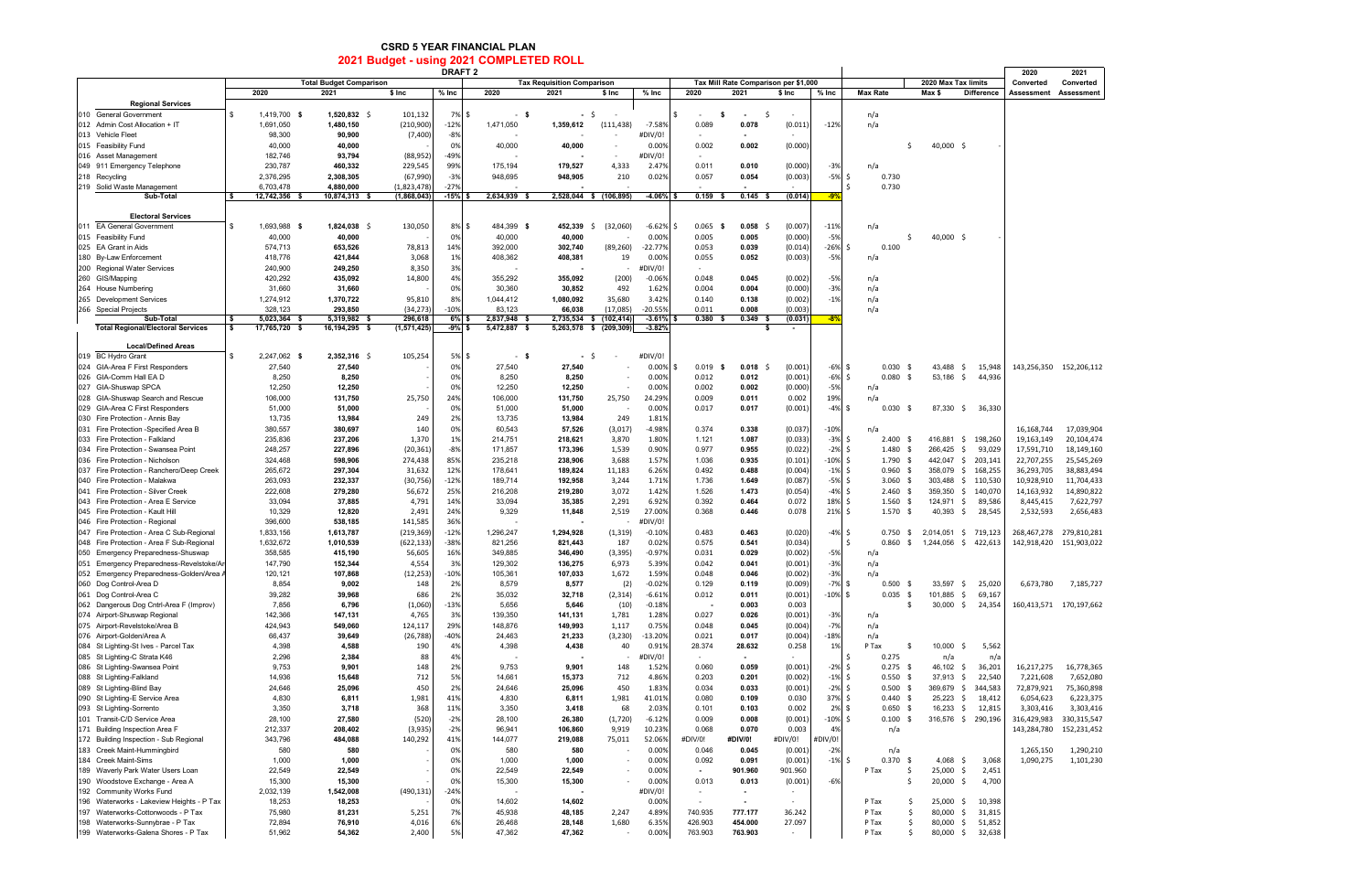## **CSRD 5 YEAR FINANCIAL PLAN 2021 Budget - using 2021 COMPLETED ROLL**

| <b>DRAFT 2</b>                           |                     |                                |               |              |                            |                                   |                |            |         |                                      |          |            | 2020                | 2021                              |                    |             |                         |
|------------------------------------------|---------------------|--------------------------------|---------------|--------------|----------------------------|-----------------------------------|----------------|------------|---------|--------------------------------------|----------|------------|---------------------|-----------------------------------|--------------------|-------------|-------------------------|
|                                          |                     | <b>Total Budget Comparison</b> |               |              |                            | <b>Tax Requisition Comparison</b> |                |            |         | Tax Mill Rate Comparison per \$1,000 |          |            |                     | 2020 Max Tax limits               |                    | Converted   | Converted               |
|                                          | 2020                | 2021                           | \$ Inc        | $%$ Inc      | 2020                       | 2021                              | \$ Inc         | $%$ Inc    | 2020    | 2021                                 | \$ Inc   | $%$ Inc    | <b>Max Rate</b>     | Max \$                            | <b>Difference</b>  | Assessment  | Assessment              |
| 201 Waterworks-Falkland - P Tax          | 130,556             | 139,597                        | 9,041         | 7%           | 47,373                     | 50,550                            | 3,177          | 6.71%      | 197.388 | 208.884                              | 11.497   | 6%         | P Tax               | 80,000<br>\$                      | 29,450<br>- \$     |             |                         |
| 202 Waterworks-Cedar Heights - P Tax     | 202,553             | 212,713                        | 10,160        | 5%           | 75,191                     | 78,950                            | 3,759          | 5.00%      | 162.751 | 170.887                              | 8.136    | 5%         | P Tax               | Ŝ.<br>125,000 \$                  | 46,050             |             |                         |
| 203 Waterworks-Eagle Bay - P Tax         | 64,315              | 67,871                         | 3,556         | 6%           | 31,829                     | 33,761                            | 1,932          | 6.07%      | 328.134 | 348.052                              | 19.918   | 6%         | P Tax               | \$<br>$30,313$ \$                 | (3, 448)           |             |                         |
| 204 Waterworks-Saratoga - P Tax          | 1,517,056           | 542,155                        | (974, 901)    | -64%         | 29,750                     | 22,514                            | (7, 236)       | $-24.32%$  | 291.667 | 220.725                              | (70.941) | $-24%$     | P Tax               | n/a                               |                    |             |                         |
| 206 Waterwks-McArthur/Reedman-P Tax      | 111,077             | 120,152                        | 9,075         | 8%           | 34,454                     | 36,176                            | 1,722          | 5.00%      | 244.355 | 246.095                              | 1.741    | 1%         | P Tax               | 100,000<br>S.                     | 63,824<br>-S       |             |                         |
| 208 Waterworks-Sorrento-P Tax            | 625,457             | 333,976                        | (291, 481)    | $-47%$       | 73,878                     | 77,572                            | 3,694          | 5.00%      | 196.484 | 190.595                              | (5.889)  | $-3%$      | P Tax               | Ŝ.<br>100,000                     | - \$<br>22,428     |             |                         |
| 209 Waterworks-Anglemont - P Tax         | 1,057,244           | 1,000,723                      | (56, 521)     | $-5%$        | 605,800                    | 605,800                           |                | 0.00%      | 480.412 | 482.709                              | 2.297    | 0%         | P Tax               | Ŝ.<br>1,000,000                   | \$<br>394,200      |             |                         |
| 210 South Shuswap LWMP - P Tax           | 59,300              | 71,020                         | 11,720        | 20%          | 44,300                     | 56,469                            | 12,169         | 27.47%     | 7.931   | 10.087                               | 2.157    | 27%        | \$40/Parcel         | 275,000 \$<br>- \$                | 218,531            |             |                         |
| 211 North Shuswap LWMP - P Tax           | 45,080              | 27,090                         | (17, 990)     | $-40%$       | 27,080                     | 27,090                            | 10             | 0.04%      | 7.613   | 7.631                                | 0.018    | 0%         | \$25/Parcel \$      | 100,000                           | 72,910<br>- \$     |             |                         |
| 212 Seymour Arm LWMP - P Tax             | 6,610               | 6,000                          | (610)         | $-9%$        | 3,010                      | 3,319                             | 309            | 10.27%     | 6.432   | 7.002                                | 0.570    | 9%         | \$50/Parcel \$      | 20,000                            | 16,681<br>- \$     |             |                         |
| 213 Area E LWMP - Improvements only      | 35,728              | 31,719                         | (4,009)       | $-11%$       | 23,155                     | 22,530                            | (625)          | $-2.70%$   | 0.092   | 0.090                                | (0.002)  | $-3%$      |                     | Ŝ.<br>81,000 \$                   | 58,470             | 25,157,477  | 25,157,477              |
| 213 Area E LWMP - Parcel Tax             |                     |                                |               | DIV/0!       | 2,573                      | 2,503                             | (70)           | $-2.72%$   | 1.982   | 1.928                                | (0.054)  | $-3%$      | \$65/Parcel \$      | $9,000$ \$                        | 6,497              |             |                         |
| 239 Cemetery-Area D                      | 3,700               | 3,700                          |               | 0%           | 3,700                      | 3,700                             |                | 0.00%      | 0.008   | 0.008                                | (0.001)  | $-7%$      | \$<br>$0.020$ \$    | $9,207$ \$                        | 5,507              | 44,253,781  | 47,411,300              |
| 240 Cemetery-Golden/Area A               | 33,572              | 41,146                         | 7,574         | 23%          | 22,585                     | 34,578                            | 11,993         | 53.10%     | 0.020   | 0.028                                | 0.009    | 45%        | n/a                 |                                   |                    |             |                         |
| 241 Cemetery-Revelstoke/Area B           | 109,067             | 104,402                        | (4,665)       | $-4%$        | 78,065                     | 82,400                            | 4,335          | 5.55%      | 0.025   | 0.024                                | (0.001)  | $-3\%$ \$  | $0.100 \text{ }$ \$ |                                   | 266,866 \$ 184,466 |             |                         |
| 255 Anti-Whistling-Elson Rd Crossing     | 630                 | 705                            | 75            | 12%          | 630                        | 655                               | 25             | 3.97%      | 0.047   | 0.047                                | 0.001    | $2\%$ \$   | 0.290               | $3,577$ \$<br>S.                  | 2,922              | 1,352,338   | 1,382,107               |
| 256 Anti-Whistling-Solsqua Crossing      |                     | 680                            | 680           | DIV/0!       |                            |                                   |                | #DIV/0!    | $\sim$  |                                      | $\sim$   |            |                     |                                   |                    |             |                         |
| 280 Milfoil Control Program              | 521,288             | 325,325                        | (195, 963)    | $-38%$       | 301,343                    | 305,175                           | 3,832          | 1.27%      | 0.027   | 0.026                                | (0.001)  | $-3\%$ \$  | 0.500               |                                   |                    |             |                         |
| 282 Shuswap Watershed Council - P Tax    | 180,000             | 159,038                        | (20, 962)     | $-12%$       | 175,593                    | 155,494                           | (20,099)       | $-11.45%$  | $\sim$  | 10.930                               | 10.930   |            |                     | \$.                               | 180,000 \$ 24,506  |             |                         |
| 286 Weed Control/Enforcement - Electoral | 86,505              | 87,424                         | 919           | 1%           | 75,199                     | 75,171                            | (28)           | $-0.04%$   | 0.010   | 0.010                                | (0.000)  | $-5%$      | n/a                 |                                   |                    |             |                         |
| Weed Control/Enforcement - Municipal     |                     |                                |               | <b>DIV/0</b> | 8,356                      | 8,353                             | (3)            | $-0.04%$   | 0.001   | 0.001                                | (0.000)  | $-5%$      | n/a                 |                                   |                    |             |                         |
| 290 Mosquito Control - Revelstoke/Area B | 77,363              | 78,743                         | 1,380         | 2%           | 73,801                     | 73,781                            | (20)           | $-0.03%$   | 0.024   | 0.022                                | (0.002)  | $-8%$      | S.<br>0.287         |                                   |                    |             |                         |
| 291 Mosquito Control - Spec Area A       | 169,450             | 167,196                        | (2, 254)      | $-1%$        | 81,058                     | 82,464                            | 1,406          | 1.73%      | 0.075   | 0.072                                | (0.003)  | $-4%$      | n/a                 |                                   |                    | 107,663,826 | 114,315,649             |
| 292 Mosquito Control - Area E            | 7,814               | 8,416                          | 602           | 8%           | 7,814                      | 7,816                             | $\overline{2}$ | 0.03%      | 0.129   | 0.126                                | (0.003)  | $-3%$      | n/a                 |                                   |                    | 6,054,623   | 6,223,375               |
| 294 Mosquito Control - Scotch/Lee Creek  |                     | 34,874                         | 34,874        | #DIV/0!      |                            | 31,804                            | 31,804         | #DIV/0!    | $\sim$  | 0.045                                | 0.045    | #DIV/0!    | \$<br>0.350         |                                   | 225,885 \$ 194,081 | 67,262,931  | 70,319,079              |
| 295 Sterile Insect Release               | 67,659              | 67,137                         | (522)         | $-1%$        | 59,037                     | 58,515                            | (522)          | $-0.88%$   | 0.012   | 0.012                                | (0.001)  | $-4\%$ \$  | 0.340               |                                   |                    | 490,246,547 | 507,931,508             |
| 295 SIR - Parcel Tax Salmon Arm          |                     |                                |               | #DIV/0!      | 8,622                      | 8,622                             |                | 0.00%      | 111.684 | 111.684                              | $\sim$   | 0%         | P Tax               | 12 parcels 77.2 acres             |                    |             |                         |
| 300 Shuswap Tourism                      | 712,953             | 543,716                        | (169, 237)    | $-24%$       | 333,517                    | 333,412                           | (105)          | $-0.03%$   | 0.030   | 0.028                                | (0.001)  | $-4%$      | n/a                 |                                   |                    |             |                         |
| 302 Economic Development - Areas C D F   | 673,321             | 305,150                        | (368, 171)    | $-55%$       | 265,940                    | 240,150                           | (25, 790)      | $-9.70%$   | 0.039   | 0.034                                | (0.005)  | $-14%$     | n/a                 |                                   |                    |             |                         |
| 304 Tourism Info - Area C                | 30,600              | 30,600                         |               | 0%           | 30,600                     | 30,600                            |                | 0.00%      | 0.010   | 0.010                                | (0.000)  | $-4%$      | n/a                 |                                   |                    |             |                         |
| 305 Film Commission                      | 87,852              | 53,412                         | (34, 440)     | $-39%$       | 29,305                     | 29,907                            | 602            | 2.05%      | 0.002   | 0.002                                | (0.000)  | $-3%$      | n/a                 |                                   |                    |             |                         |
| 306 EDC Area A                           | 76,500              | 76,500                         |               | 0%           | 66,500                     | 67,400                            | 900            | 1.35%      | 0.058   | 0.055                                | (0.002)  | $-4%$      | n/a                 |                                   |                    |             |                         |
| 307 Area F - Ec Dev/Tourism Promotion    | 25,500              | 25,500                         |               | 0%           | 25,500                     | 25,500                            |                | 0.00%      | 0.022   | 0.021                                | (0.001)  | $-6%$      |                     | 25,500<br>.s                      |                    |             |                         |
| 313 Comm Parks-Area D                    | 20,400              | 20,400                         |               | 0%           | 20,400                     | 20,400                            |                | 0.00%      | 0.030   | 0.029                                | (0.002)  | $-6\%$ \$  | 0.256               | - \$                              | 170,197 \$ 149,797 |             |                         |
| 316 Rail Trail Corridor                  | 987,328             | 640,493                        | (346, 835)    | $-35%$       | 188,668                    | 188,670                           | 2              | 0.00%      |         |                                      |          |            |                     |                                   |                    |             |                         |
| 320 Parks/Playgrounds-Area E             | 38,794              | 38,358                         | (436)         | $-1%$        | 38,794                     | 38,358                            | (436)          | $-1.12%$   | 0.641   | 0.616                                | (0.024)  | $-4\%$ \$  | $0.770$ \$          | 44,140                            | - \$<br>5,782      | 6,054,623   | 6,223,375               |
| 321 EA A Community Parks                 | 745,632             | 967,373                        | 221,741       | 30%          | 139,102                    | 136,804                           | (2, 298)       | $-1.65%$   | 0.121   | 0.112                                | (0.009)  | $-7\%$ \$  | $0.400 \text{ }$ \$ | $412,422$ \$                      | 275,618            |             |                         |
| 322 EA B Community Parks                 | 3,650               | 1,250                          | (2,400)       | $-66%$       | 2,450                      | 1,250                             | (1,200)        | -48.98%    | 0.004   | 0.002                                | (0.002)  | $-51\%$ \$ | 0.400               | 151,255 \$<br>\$                  | 150,005            |             |                         |
| 323 EA C Community Parks                 | 796,047             | 1,395,590                      | 599,543       | 75%          | 686,047                    | 686,090                           | 43             | 0.01%      | 0.235   | 0.226                                | (0.009)  | -4% \$     | $0.400 \text{ }$ \$ | 1,164,403 \$                      | 478,313            |             |                         |
| 324 EA D Community Parks                 | 147,205             | 396,890                        | 249,685       | 170%         | 139,205                    | 139,090                           | (115)          | $-0.08%$   | 0.207   | 0.194                                | (0.013)  | $-6\%$ \$  | 0.400               | 265.932 \$<br>S.                  | 126,842            |             |                         |
| 325 EA E Community Parks                 | 198,370             | 248,679                        | 50,309        | 25%          | 135,620                    | 137,633                           | 2,013          | 1.48%      | 0.241   | 0.237                                | (0.004)  | $-2\%$ \$  | $0.400 \text{ }$ \$ | 205,493 \$                        | 67,860             |             |                         |
| 326 EA F Community Parks                 | 947,766             | 709,058                        | (238, 708)    | $-25%$       | 447,766                    | 430,717                           | (17, 049)      | $-3.81%$   | 0.279   | 0.253                                | (0.026)  | $-9\%$ \$  | $0.400 \text{ }$ \$ |                                   | 649,671 \$ 218,954 |             |                         |
| 330 Recreation - Specified Area B        | 181,554             | 211,664                        | 30,110        | 17%          | 65,210                     | 69,109                            | 3,899          | 5.98%      | 0.403   | 0.406                                | 0.002    | 1%         | n/a                 |                                   |                    | 16,168,744  | 17,039,904              |
| 340 Arena Golden & Area A                | 1,142,508           | 951,497                        | (191, 011)    | $-17%$       | 426,929                    | 492,689                           | 65,760         | 15.40%     | 0.195   | 0.213                                | 0.019    | 10% \$     | 2.150               | 442,013 \$<br>\$                  | (50,676)           |             |                         |
| 341 Area A Shared Services               | 128,530             | 135,570                        | 7,040         | 5%           | 93,530                     | 100,570                           |                |            |         |                                      |          |            |                     |                                   |                    |             |                         |
| 344 EA C Multi Purpose Recreation        | 61,200              | 61,200                         |               | 0%           | 61,200                     | 61,200                            |                | 0.00%      | 0.021   | 0.020                                | (0.001)  | $-4%$      |                     | 61,200 \$<br>$\mathbb{S}$         |                    |             |                         |
| 345 Sicamous Rec Centre (Area E)         | 656,300             | 616,593                        | (39, 707)     | $-6%$        | 340,888                    | 360,421                           | 19,533         | 5.73%      | 0.220   | 0.222                                | 0.003    | 1%         | n/a                 |                                   |                    |             | 155,288,445 162,012,009 |
| 355 TV Rebroadcast-Area A                | 66,000              |                                | (66,000)      | $-100%$      | 43,011                     | (64, 992)                         | (108,003)      | $-251.11%$ | 0.040   | (0.057)                              | (0.097)  | $-242%$    | n/a                 |                                   |                    |             | 107,478,238 114,122,461 |
| 370 Curling Rink-Golden/Area A           | 68,046              | 86,209                         | 18,163        | 27%          | 56,503                     | 57,366                            | 863            | 1.53%      | 0.026   | 0.025                                | (0.001)  | $-3%$      | n/a                 |                                   |                    |             |                         |
| 380 Library-Golden/Area A                | 434,455             | 398,792                        | (35, 663)     | $-8%$        | 238,184                    | 238,021                           | (163)          | $-0.07%$   | 0.109   | 0.103                                | (0.005)  | $-5\%$ \$  |                     | $0.830$ \$ 1,507,433 \$ 1,269,412 |                    |             |                         |
| 381 Library-Okanagan Regional            | 898,473             | 894,554                        | (3, 919)      | 0%           | 878,978                    | 879,500                           | 522            | 0.06%      | 0.141   | 0.135                                | (0.006)  | $-5%$      | n/a                 |                                   |                    |             | 623,421,997 653,303,461 |
| 385 Museum-Golden/Area A                 | 70,000              | 65,000                         | (5,000)       | $-7%$        | 62,482                     | 57,482                            | (5,000)        | $-8.00%$   | 0.028   | 0.025                                | (0.004)  | $-13\%$ \$ | $0.500$ \$          |                                   | 908,092 \$ 850,610 |             |                         |
| 495 Fiscal Services                      | 4,489,375           | 4,100,563                      | (388, 812)    | $-9%$        |                            |                                   |                |            |         |                                      |          |            |                     |                                   |                    |             |                         |
| Sub-Total                                | 31,367,895 \$       | 28,737,762 \$                  | (2,630,133)   | $-8.4\%$ \$  | 11,801,078 \$              | 11,946,185 \$ 145,107             |                | 1.23%      |         |                                      |          |            |                     |                                   |                    |             |                         |
| <b>Total CSRD Services</b>               | \$<br>49,133,615 \$ | 44,932,057 \$                  | (4, 201, 558) | $-8.6\%$ \$  | 17,273,965 <mark>\$</mark> | $17,209,763$ \$ $(64,202)$        |                | $-0.37%$   |         |                                      |          |            |                     |                                   |                    |             |                         |